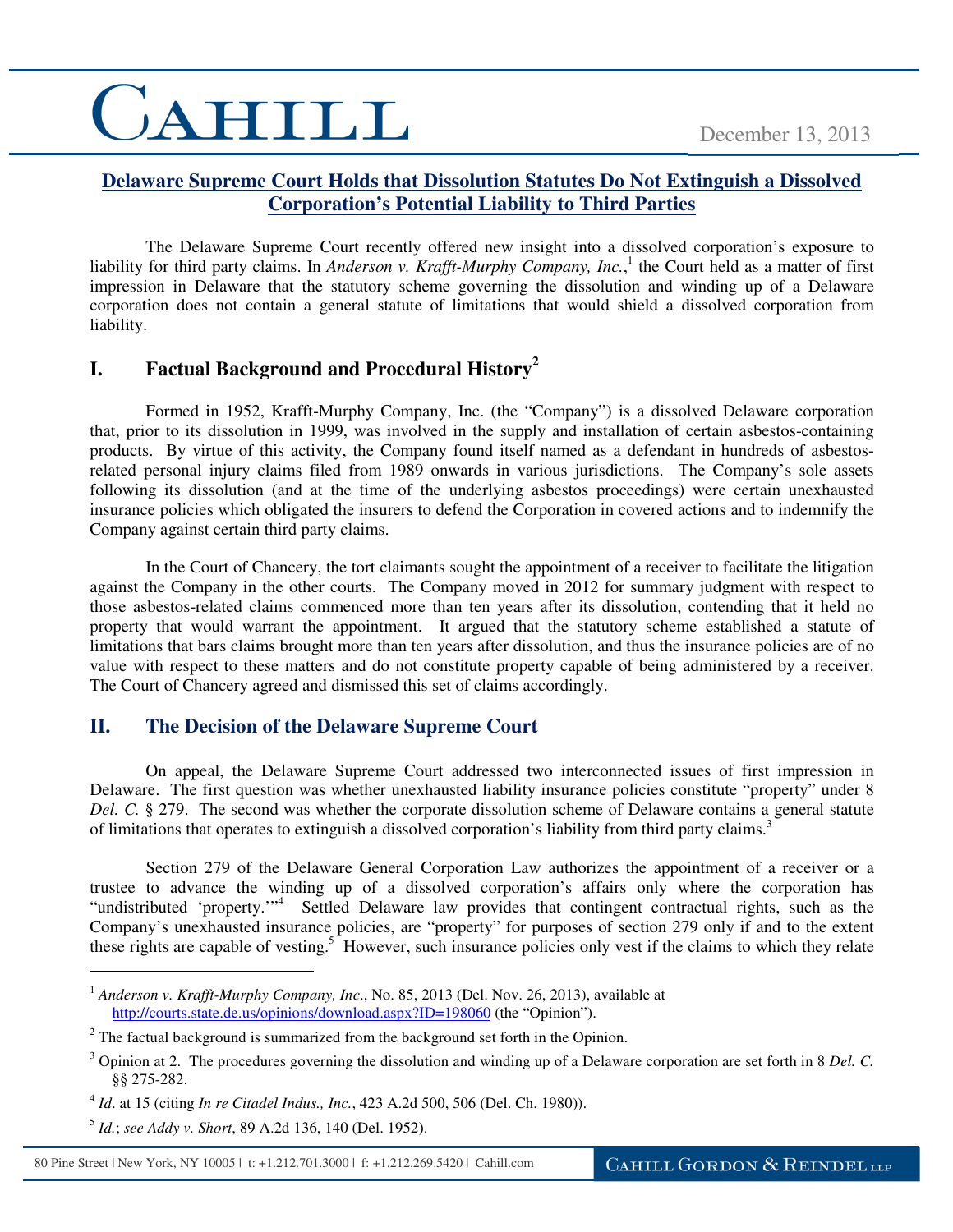## CAHILL

are not time-barred, in which case the policies obligate the insurers to bear "all sums which the insured shall become legally obligated to pay as damages" and offer "significant potential indemnification value to the" Company.<sup>6</sup> Otherwise, if the claims are time-barred, the policies afford no value to the Company and thus fall short of "property" that would justify the remedy of receivership.<sup>7</sup> Thus, the determination of whether the insurance policies are "property" under section 279 hinges on whether any statutory provision governing corporate dissolution serves to avoid the Company's liability to third parties.

In its analysis of that issue, the Court relied almost exclusively on the statutory language and legislative history to conclude that no generally applicable statute of limitations can be found in Delaware's dissolution statutes. First, section 279 authorizes the appointment of a receiver, through which a dissolved corporation may "sue and *be sued*," without mention of any limitations period.<sup>8</sup> In addition, sections  $280(c)$  and  $281(b)$  militate against the finding of a general statute of limitations, because these provisions compel a dissolved corporation to reserve assets for the payment of claims that "may arise or become known" a decade after dissolution.<sup>9</sup> The Court rejected the argument that the 10-year period referred to in section 281(b) was intended to be a general statute of limitations by noting that section 281(b) requires only that a dissolving corporation provide for claims that are "'*likely* to arise . . . within 10 years after the date of dissolution'—not *all* claims that *will* arise."<sup>10</sup> On that basis, the Court declared that "[t]he General Assembly clearly contemplated that a dissolved Delaware corporation could continue to be liable to third parties long after its formal dissolution."<sup>11</sup>

The Court further noted that the only provisions of the dissolution statutes that speak to continued liability in the years after dissolution are sections  $281(c)$  and  $282$ . Their application to the current set of facts is inappropriate, however, as they "concern only the liability of directors and shareholders—not the liability of the dissolved corporation."<sup>12</sup> These provisions are noteworthy nonetheless, because they limit the personal liability of directors and shareholders where the dissolved corporation has complied with either the court-supervised or the "default" claims planning procedures set forth in sections 280 and 281(b), respectively.<sup>13</sup>

 $\overline{a}$ 

 $10$  Opinion at 26 (emphasis in Opinion).

 $12$  *Id.* 

<sup>6</sup> Opinion at 17.

<sup>7</sup> *See Addy*, 89 A.2d at 140.

<sup>8</sup> Opinion at 19 (quoting *City Investing Co*. *Liquidating Trust v. Continental Cas. Co.*, 624 A.2d 1191, 1195 (Del. 1993)) (emphasis in Opinion).

<sup>&</sup>lt;sup>9</sup> *Id*. Specifically, section 280(c) affords the dissolving corporation the option of petitioning the Court of Chancery to ascertain "the amount and form of security that will be reasonably likely to be sufficient to provide compensation for claims that have not been made known to the corporation or that have not arisen but that, based on facts known to the corporation or successor entity, are likely to arise or to become known . . . within 10 years after the date of dissolution." In the alternative, section 281(b) permits a dissolved corporation to "adopt a plan of distribution pursuant to which the dissolved corporation or successor entity . . . shall make such provision as will be reasonably likely to be sufficient to provide compensation for claims that have not been made known to the corporation or that have not arisen but that, based on facts known to the corporation or successor entity, are likely to arise or to become known . . . ."

<sup>11</sup> *Id*. at 23.

<sup>&</sup>lt;sup>13</sup> *Id.* at 22-23. Section 281(c) provides that directors of a dissolved corporation which has complied with either procedure "shall not be personally liable to the claimants of the dissolved corporation." The future obligations of any shareholder of a dissolved corporation in compliance with either of the above statutory provisions is limited by section 282(a) to the "pro rata share of the claim or the amount so distributed to such shareholder, whichever is less."